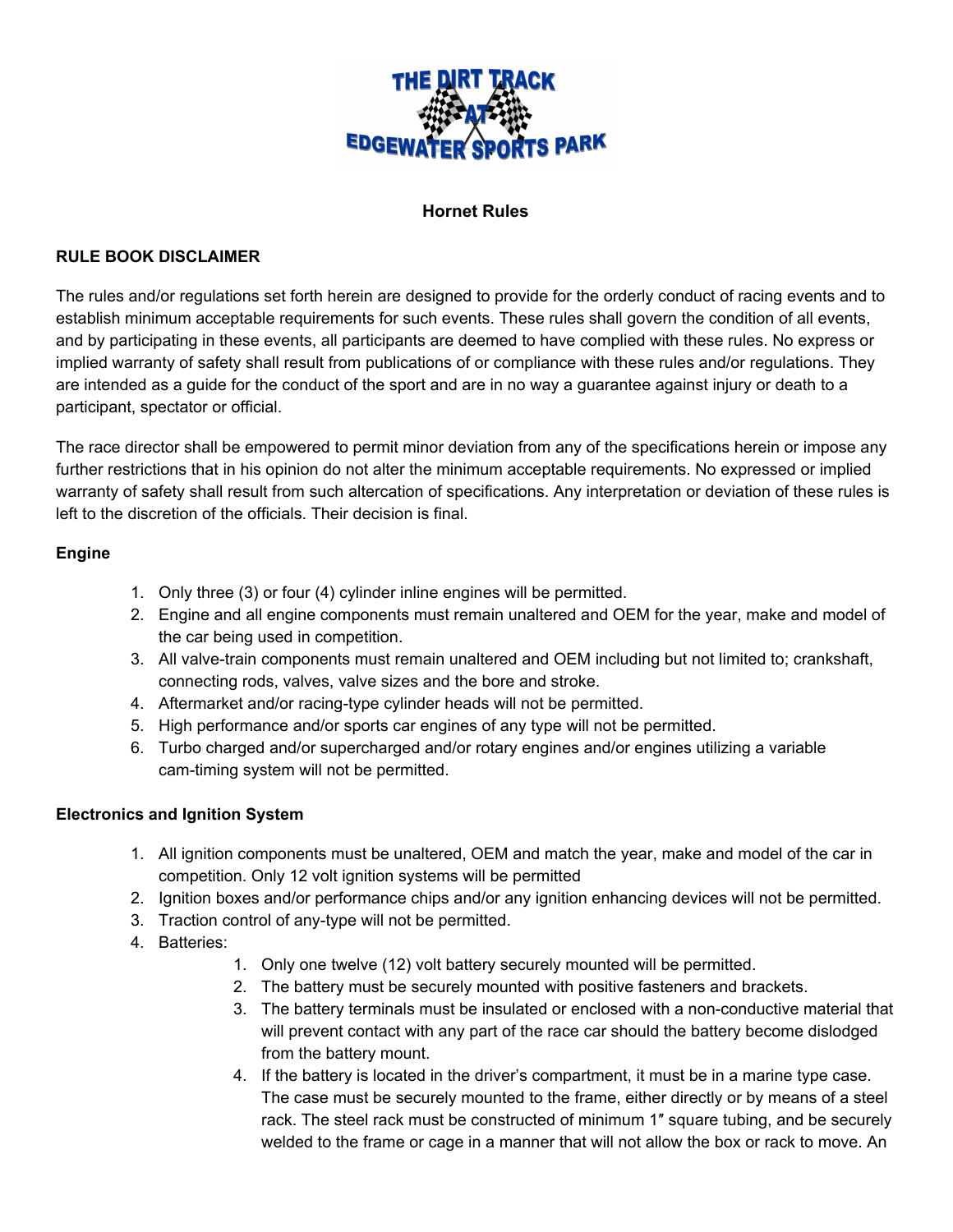additional metal strap or bar must secure the marine type case to the rack or frame. All bolts must be secured through steel tubing or the frame of the car. Bolting through the body or floor pan is not sufficient.

- 5. One (1) mandatory battery disconnect switch must be installed. The switch must be clearly labeled with off/on direction. The switch must be directly in-line with the NEGATIVE battery cable and be capable of completely disconnecting the NEGATIVE terminal of the battery from the race car. Negative or "ground" wiring connections must not be made anywhere from the battery negative terminal to the input side of the disconnect switch.
- 5. Only one twelve (12) volt battery, securely mounted with both terminals covered will be permitted. If battery is moved from OEM location, the battery must be mounted in a Marine-type case.
- 6. Only stock OEM starters in the OEM location will be permitted.
- 7. Only one aftermarket tachometer, oil pressure and water temperature gauge(s) will be permitted.
- 8. The vehicle computer (ECU) must be mounted in a visible location providing ease of inspection.
- 9. An electrical engine shut off switch is required. The switch must be clearly labeled and within the reach of the driver.

## **Exhaust System**

- 1. The exhaust manifold must remain unaltered and OEM for the year, make and model of the car in competition.
- 2. Removal of the catalytic converter, air conditioning compressor and smog pump will be permitted.
- 3. Mufflers are required.

## **Engine Compartment**

- 1. The engine and radiator must be OEM and mounted in the stock OEM location for the year, make and model of the car in competition.
- 2. Solid engine mounts and/or safety chains will be permitted.
- 3. Accumulators and/or accusumps will not be permitted.
- 4. Reinforcing will not be permitted with the exception of the front strut bar.

# **Transmission & Driveline**

- 1. The transmission and/or transaxle must remain OEM and unaltered for the year, make and model of the car in competition.
- 2. All forward and reverse gears must be operational.
- 3. The flywheel, flexplate, clutch and/or torque converter and/or assembly must remain unaltered and OEM of the year, make and model of the car in competition.
- 4. Mini-type clutches and/or couplers will not be permitted.
- 5. Transmission coolers in the driver compartment will not be permitted.
- 6. Torque dividing final drive systems will not be permitted.
- 7. Locked differentials of any type will not be permitted.
- 8. A minimum one (1) inch inspection hole must be located in the bell housing.
- 9. All Axle shafts must be painted white.

# **Chassis/Frame**

- 1. All chassis and frames must remain unaltered and OEM. Any front wheel drive, compact car frame will be permitted.
- 2. A maximum wheelbase of 107-inches will be permitted.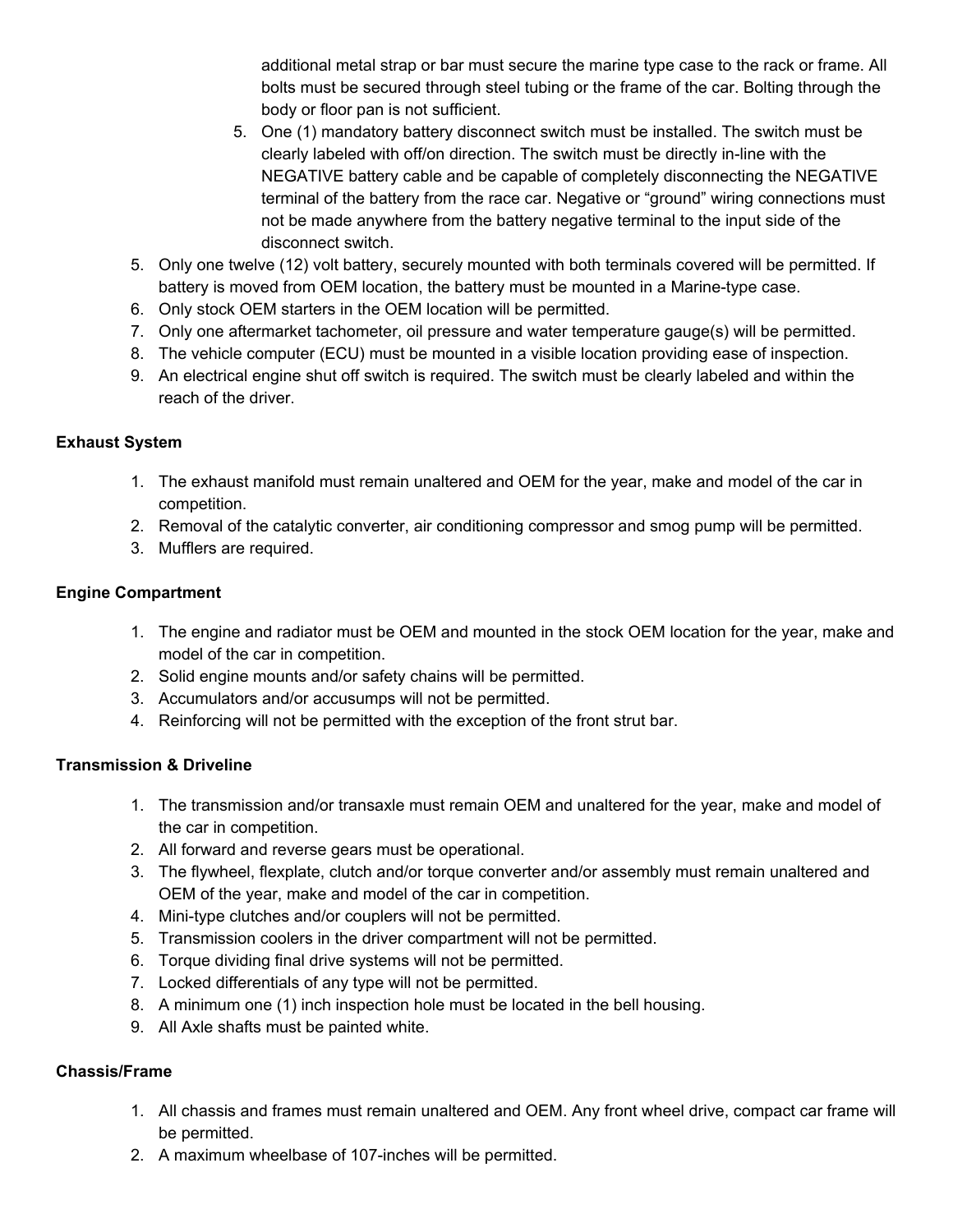3. The magnetic steel floor pan must remain unaltered and OEM. Any work that is done in the form of patches must be completed with magnetic steel.

## **Roll Cage**

- 1. Unless otherwise noted all tubing utilized in the construction of the roll cage must be 1.50-inch Outside Diameter, .095-inch thick magnetic steel tubing.
- 2. A six-point, full perimeter, using 1.50-inch Outside Diameter, .095-inch thick magnetic steel tubing is required.
- 3. The rear hoop must have bracing that crosses in an 'X' configuration. Rear kick up supports are required.
- 4. A minimum 1.25-inch outside diameter cross bar is required across the top of the halo bar.
- 5. The roll cage must be securely fastened (welding is required) utilizing a minimum of .250-inch plating to mount cage to the frame. Only magnetic steel will be permitted. Iron, galvanized pipe, fittings, square tubing, brazing and/or soldering will not be permitted.
- 6. A minimum of three (3) door bars on the driver side and two (2) door bars on the passenger side, mounted in a horizontal manner will be required. Vertical bracing from the top-to-the-bottom of the door bars on both sides is required.
- 7. A minimum of three (3) windshield bars and protective screen will be required in front of the driver.
- 8. The driver compartment must be sealed completely from the track, the engine and the fuel cell. The front and rear firewalls must remain and any holes must be patched with magnetic steel.
- 9. Mirrors will not be permitted.
- 10. Gutting of the car will not be permitted with the exception of clearance for the roll and door bars.
- 11. All material considered flammable including airbags must be removed.
- 12. The interior must remain open.

# **Weight**

1. Additional weight of any type will not be permitted. Any item(s) that are deemed to provide additional weight must be removed.

# **Fuel Cells and Fuel**

- 1. The fuel system must be complete, unaltered and OEM for the year, make and model of the car in competition.
- 2. Only standard pump gasoline will be permitted for competition. A maximum of 93 octane. Performance additives will not be permitted.
- 3. The gas tank/fuel cell may be mounted ahead of the rear axle with a minimum 1/8-inch shield mounted under it. The shield must be securely mounted. If the shield becomes loose or falls off the car, the car and driver will be disqualified for the entire event.
- 4. The RECOMMENDED gas tank/fuel cell arrangement is the following:
	- 1. If the gas tank/fuel cell is mounted behind the rear axle the gas tank/fuel cell MUST be replaced with a maximum eight (8) gallon fuel cell that meets or exceeds FIA/FT3 or SFI 28.3 specifications located to the trunk area of the car. Those who choose to use this option MUST install and use the cell in accordance with the FIA/FT3 or SFI 28.3 specification, and cannot alter the cell in any way. NO OTHER TYPE OF FUEL CELL IS ALLOWED IN THIS LOCATION.
	- 2. All cells must be mounted to a 1"  $\times$  1"(minimum) square tubing frame that is welded to frame supports. Minimum of 4 – 2″ steel straps completely around cell.
	- 3. The trunk area must have a firewall between it and the driver's compartment that is completely sealed.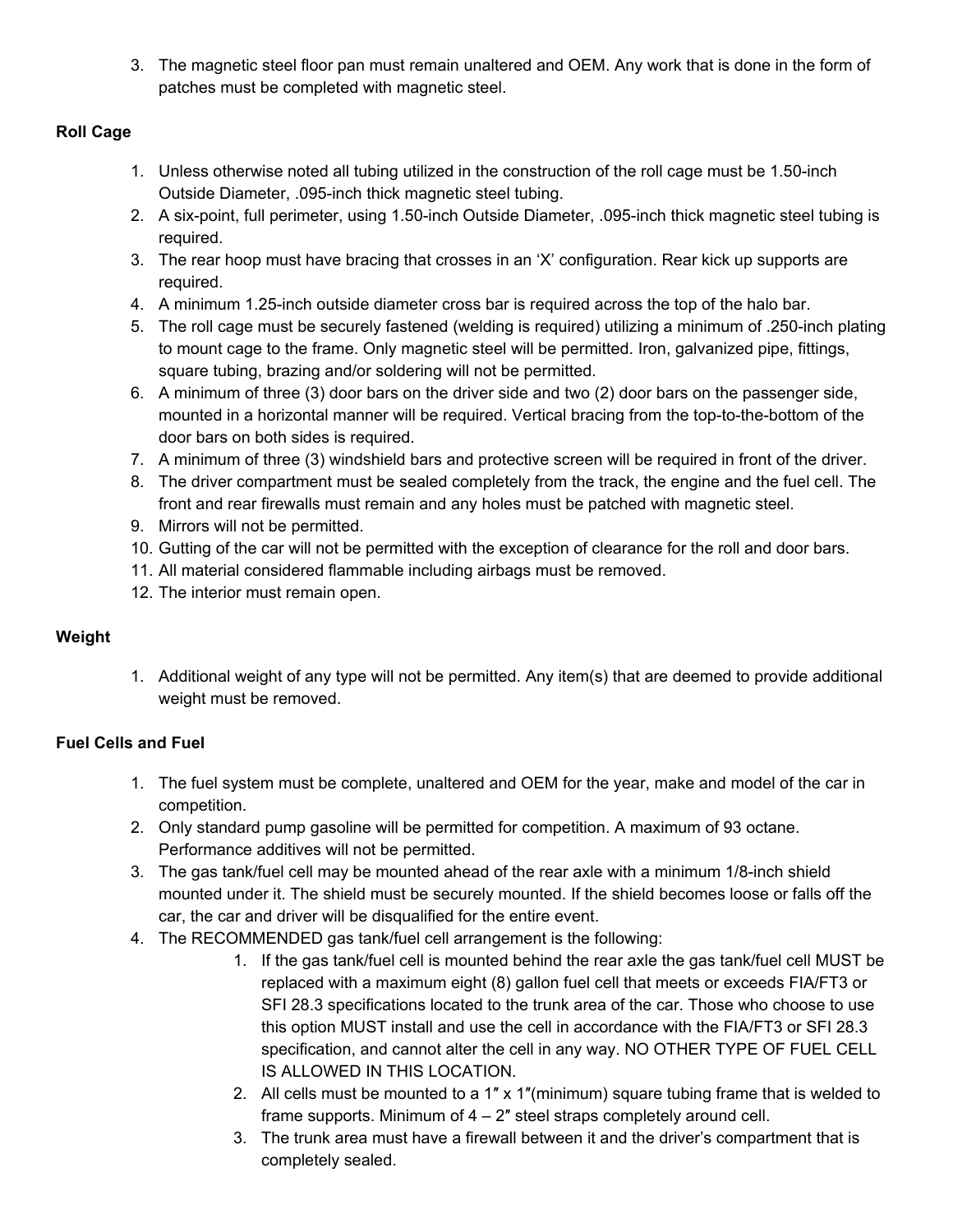- 5. A fuel cell vent, including cap vent, must have a check valve. If the fuel cell does not have an aircraft-type positive seal filler neck, then a flapper, spring and/or ball type filler roll-over valve is mandatory.
- 6. External electric fuel pump wired to the ignition switch with aftermarket fuel cell will be permitted.
- 7. All cars must be equipped with an fuel pump safety oil pressure switch.
- 8. Cool cans will not be permitted.
- 9. Fuel lines that pass through the driver compartment must be magnetic steel.

#### **Body**

- 1. Any front wheel drive, compact car will be permitted for competition. Station wagons, convertibles, trucks, and/or two seat cars will not be permitted.
- 2. The body must remain unaltered and OEM in appearance.
- 3. The inner fenders must remain unaltered and OEM. Removing of the inner fenders will not be permitted.
- 4. The hood and trunk lid / hatchback must be positively and securely fastened.
- 5. All doors must be positively and securely fastened. Must be welded if possible.
- 6. All glass, exterior lights, chrome and/or plastic trim and hood insulation must be removed.
- 7. The dashboard may be removed.
- 8. Front and rear bumpers must be positively and securely fastened. Welded, chained and/or cabled to the frame will be permitted.
- 9. A front and rear tow hook easily accessible will be required.
- 10. The OEM bumper covers must remain on the vehicle, but may be altered to allow for tow hook.
- 11. A maximum seven (7) inch sun visor will be permitted.
- 12. The opera windows may be closed and/or sealed.

### **Suspension**

- 1. All components and mounts must remain unaltered and OEM and must match the year, make and model of car in competition.
- 2. Weight jacks, modifications, racing components, aftermarket or homemade traction devices will not be permitted.
- 3. The car must remain in alignment from front-to-rear and must track straight.
- 4. A maximum of 5 degrees of camber will be permitted on any wheel.
- 5. Center mounted steering will not be permitted.
- 6. A quick release, aftermarket steering wheel will be permitted. The steering column must remain OEM and unaltered.
- 7. Aftermarket remote reservoir power steering will not be permitted.
- 8. All shocks and struts must remain unaltered and OEM in the OEM location.
- 9. Spring rubbers will be permitted.

### **Brakes**

- 1. All brake components must be unaltered, OEM, magnetic steel and operative on all four wheels.
- 2. Disc and/or drum brakes will be permitted and they must match the year, make and model of the vehicle in competition.
- 3. Only OEM Master Cylinders in OEM location will be permitted.
- 4. Brake shut off and/or valve bias adjuster(s) will not be permitted.
- 5. Only magnetic steel brake lines will be permitted.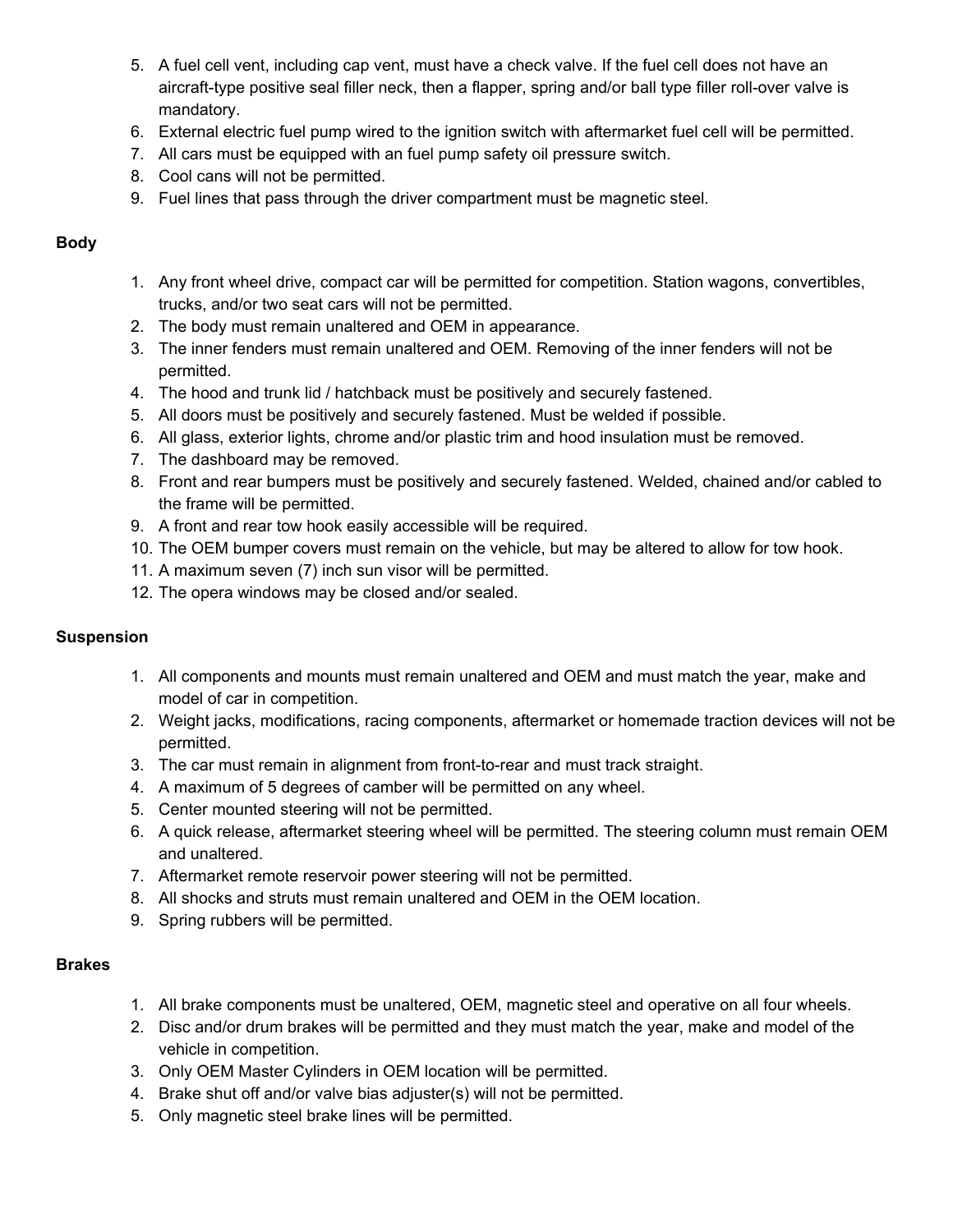- 1. Only OEM DOT 13, 14, 15 or 16-inch passenger tires will be permitted. Racing, mud, and/or snow tires will not be permitted.
- 2. Alterations of any type including re-caps, softening, chemical alteration, conditioning, siping and/or grooving will not be permitted.
- 3. All wheels must be OEM steel or aluminum wheels with a maximum width of seven (7) inches and a standard bead.
- 4. Racing wheels are permitted. Maximum seven (7) inches width.
- 5. All four (4) tires and wheels must be of the same size and offset.
- 6. All tires must remain inside of the body.
- 7. Wheel spacers and/or bleeder valves will not be permitted.
- 8. Wheel reinforcement is strongly recommended.
- 9. One (1) inch Outside Diameter magnetic steel lug nuts on steel wheels are required.

### **SAFETY EQUIPMENT**

Safety equipment specifications listed below are listed as a guide and are only a minimum standard. These minimum standards may not be sufficient enough to protect a driver from injury or death from some incidents. It is the responsibility of the driver, car owner, and crew to ensure that the safety equipment on the car is properly installed, working as intended, and is sufficient to protect the driver from any incidents that occur. This may include using safety equipment that goes above and beyond the minimum specifications and recommended equipment listed below.

- 1. Seats:
- 1. Full containment type seats constructed of aluminum to the general design specifications of SFI 39.2 standards are highly recommended. Design should include comprehensive head surround, shoulder and torso support system, energy impact foam, and removable head foam.
- 2. Up fitting a current seat with bolt on kits will be permitted with a seat manufacturer produced kit and a base seat acceptable to the seat manufacturer. Components should include comprehensive head surround, shoulder and torso support system, energy impact foam. Must be installed in accordance to seat manufacturer's instructions.
- 3. Seats must be used as supplied and instructed by the seat manufacturer with the exception of trimming the length of the left side head surround for the purpose of egress only. If the left side head surround is trimmed to a distance that is less than the most forward surface of the drivers helmet (usually the area crossing the chin) then a left side head net meeting the SFI 37.1 must be installed with a quick release latch.
- 4. Seats must be mounted to a seat frame that is welded to the race car frame/roll cage structure. Attaching points, angles, and materials for the seat frame and mounting of the seat to the seat frame must be in accordance to the seat manufacturer's instructions.
- 5. The seat must be mounted a minimum of 30" (inches) from the center of the rear end, measured at the bottom of the seat.
- 2. Restraints:
	- 1. The use of a 5, 6 or 7 point driver restraint system certified to SFI Spec 16.1 or 16.5 is REQUIRED no exceptions. All driver restraint systems shall not be in excess of 3 years of age past the date of manufacture. The use of a 7 point driver restraint system is strongly recommended. All mounting points of the racing harness MUST be mounted properly in accordance with the manufacturer's instructions, and securely mounted to the chassis with the use of grade 5 or better hardware.
- 3. Window Nets: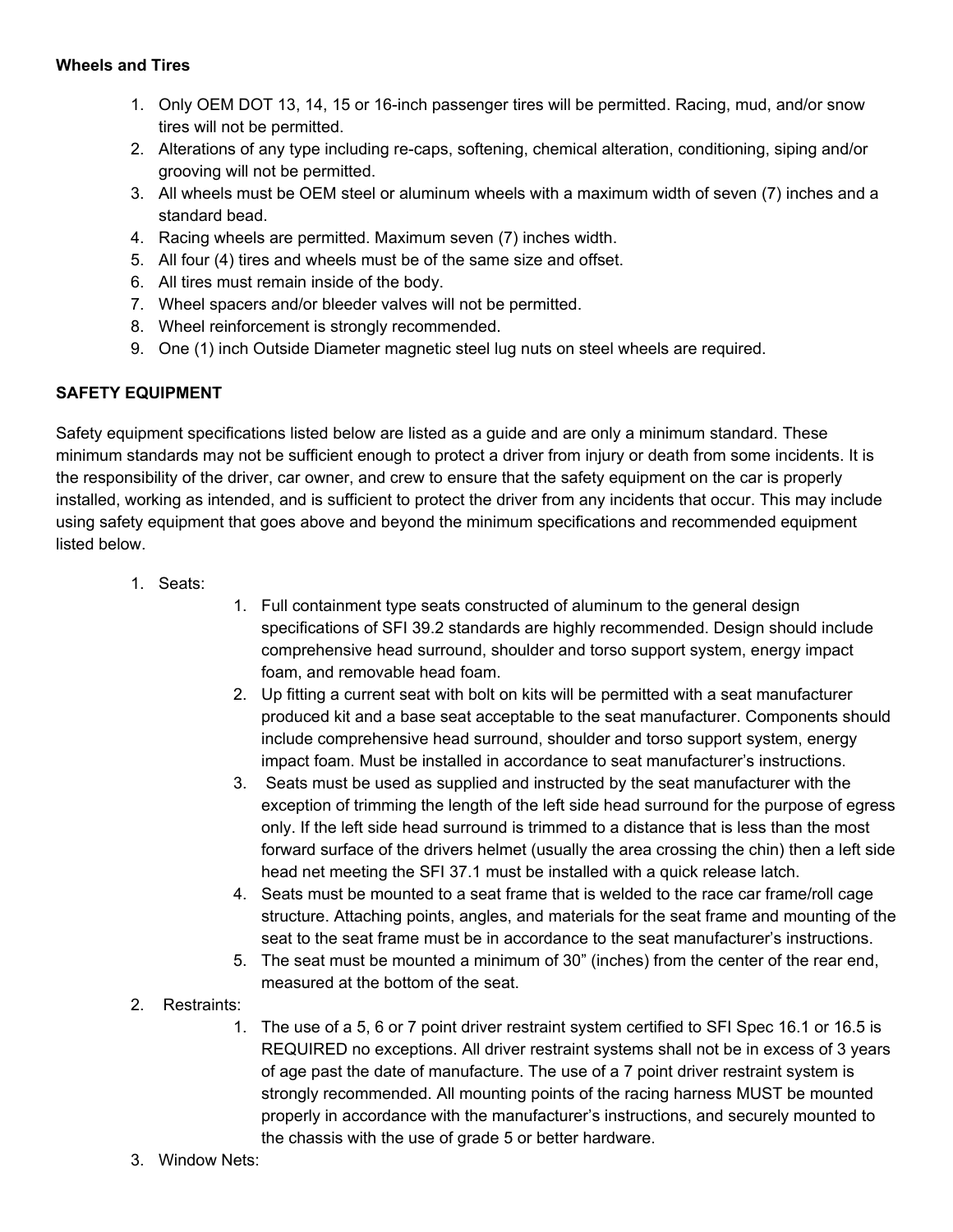- 1. Window Nets certified to SFI Spec 27.1 are REQUIRED and must be mounted in accordance with the manufacturer's instructions and technical director's satisfaction.
- 4. Driver Worn Equipment:
	- 1. A helmet certified to Snell SA2010/FIA-8860, Snell SA2015/FIA-8860, SFI 31.1/2010 or SFI 31.1/2015 is REQUIRED.
	- 2. A driver suit certified to SFI Spec 3.2A/5 is REQUIRED.
	- 3. Gloves certified to SFI Spec 3.3/5 are REQUIRED.
	- 4. Socks and Shoes certified to SFI Spec 3.3 are REQUIRED.
	- 5. Head and Neck Restraint Devices/Systems are Highly Recommended
	- 6. At all times during an Event (practice, qualifying, and competition), drivers must connect their helmet to a head and neck restraint device/system certified to SFI Spec 38.1. The device/system must display a valid SFI Spec 38.1 label. The head and neck restraint device/system, when connected, must conform to the manufacturer's mounting instructions, and must be configured, maintained and used in accordance with the manufacturer's instructions
- 5. Cockpit Area:
	- 1. No sharp or protruding edges in or around the cockpit, which would impede the driver's rapid exit from the car.
	- 2. Windshield screens mandatory. Screens must be securely fastened.
	- 3. Flame retardant seat, roll bar, knee and steering pads or padding are recommended.
- 6. Fire Suppression:
	- 1. An in-car Fire Suppression system is Highly Recommended.
	- 2. All race cars should be be equipped with a thermally deployed automatic fire suppression system. The fire suppression system will consist of a DOT approved cylinder manufactured from aluminum or steel with a capacity of ten (10) lbs. of fire extinguishing agent, steel or steel reinforced lines, and two (2) thermally activated discharge nozzles.
	- 3. All systems must meet or exceed SFI 17.1 specifications.
	- 4. Systems must be fully charged with ten (10) lbs. of DuPont FE-36, 3M NOVEC 1230, or Fire Aide and display a legible and valid SFI and manufacturer label depicting fire extinguishing agent, capacity, and certification date. Cylinders that or beyond useful certification date must be inspected, serviced and re-labeled by the manufacturer.
	- 5. Cylinders must be mounted forward of the fuel cell. Cylinders must be securely mounted to the frame/roll cage assembly. The certification label must be unobstructed and easily accessible for inspection when the mounting is complete.
	- 6. The cylinder must be connected to the nozzles with steel or steel reinforced lines.
	- 7. Two (2) thermally activated nozzles must be used. One (1) nozzle must be located directly above the fuel cell in the fuel cell area and the second nozzle must be located in the driver cockpit area.
	- 8. An optional manual override cable may be added to the system.
- 7. Drivers under the age of 18 are REQUIRED to have a HEAD SOCK, window net, gloves, and either a neck collar or a head and neck restraint system in addition to all other required safety equipment in place.

### **MISCELLANEOUS**

- 1. NO two-way radios. No crew to driver radio or transmitted communications of any kind.
- 2. NO "in-cockpit driver controlled" electronic devices of any kind permitted.
- 3. NO computer controlled devices of any kind permitted
- 4. NO rearview mirrors of any kind permitted.